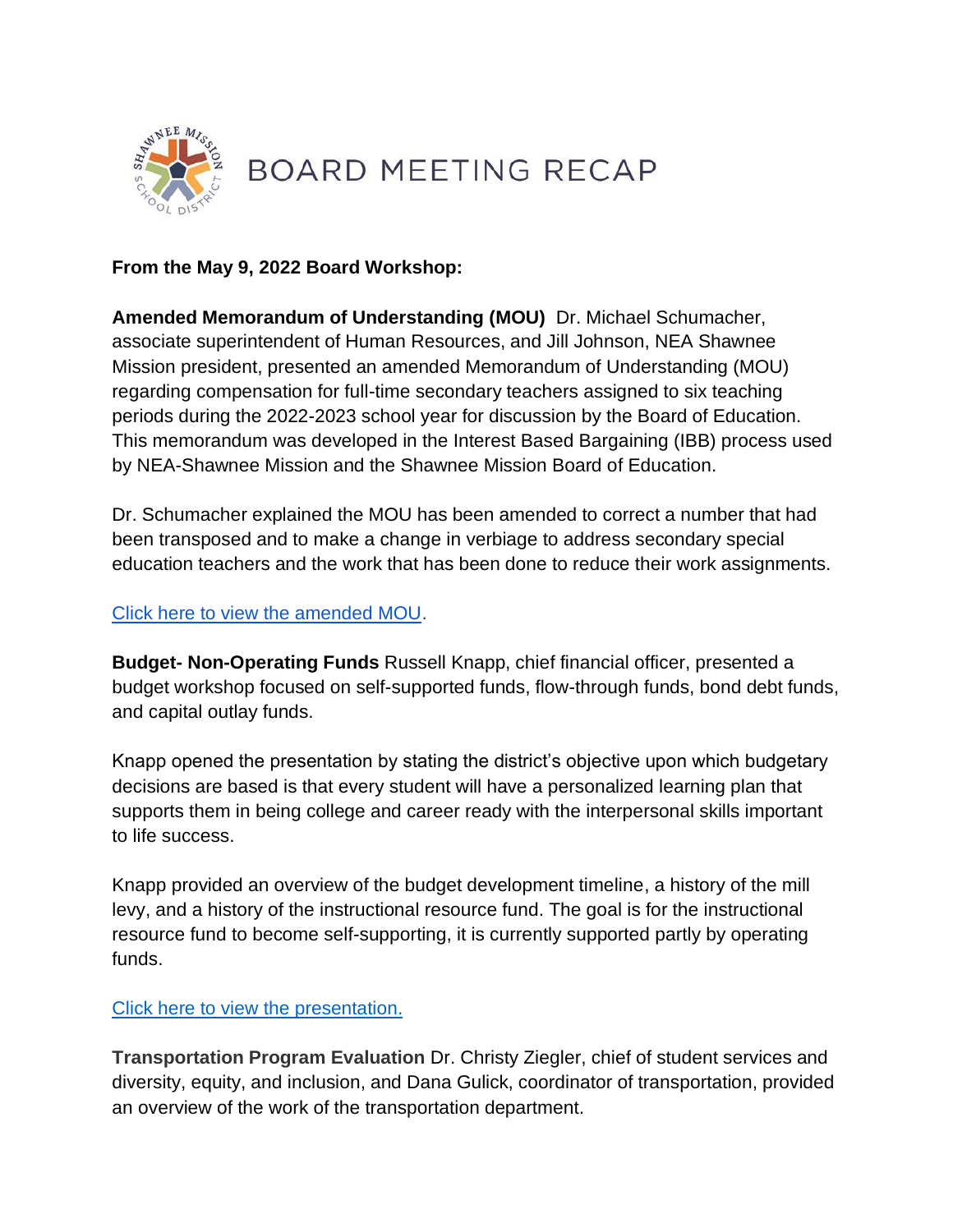The transportation department supports the strategic plan objectives by ensuring students have a safe and reliable transportation system to travel to and from school each day and providing the ability to physically access the resources they need to be successful.

Dr. Ziegler shared the transportation providers, number of bus riders, the overall goals of the program, and provided a detailed overview of the budget.

# [Click here to view the presentation.](https://go.boarddocs.com/ks/smsd/Board.nsf/files/CE9MBR589ED4/$file/2022%20Program%20Evaluation%20Presentation%20Transportation.pdf)

**Health Services Program Evaluation** Dr. Christy Ziegler, chief of student services and diversity, equity, and inclusion, and Shelby Rebeck, director of health services, provided an update on the health services department.

Rebeck shared an overview of the health services program. The mission statement of the health services department is to provide professional nursing care to students and staff through assessment, prevention, health education, early intervention, case management, and collaboration. She defined the program goals, provided information on staffing, and gave an overview of the types of health issues the health services team and nurses assess and manage.

Rebeck discussed how the nurses have worked to meet the health and safety needs of students, staff, and parents during the COVID-19 pandemic.

Rebeck introduced Paula Bunde who will be assuming the health services coordinator role starting July 1, 2022. Members of the Board of Education and Dr. Hubbard thanked Rebeck for her leadership and service to the Shawnee Mission School District.

## [Click here to view the presentation](https://go.boarddocs.com/ks/smsd/Board.nsf/files/CE9MC758B9A2/$file/2022%20Program%20Evaluation%20Presentation%20Health%20Services.pdf)

**Board Policy** Board of Education members held a first reading on the following policies:

[Revised Board Policy AD:](http://go.boarddocs.com/ks/smsd/Board.nsf/goto?open&id=CE3MG556E7B8) District Attendance Areas, First Reading

[Revised Board Policy IEA:](http://go.boarddocs.com/ks/smsd/Board.nsf/goto?open&id=CE3MFV56E3F0) Virtual School Programs, First Reading

[Revised Board Policy JS:](http://go.boarddocs.com/ks/smsd/Board.nsf/goto?open&id=CE3MG256E49B) Student Fees, Fines, and Charges, First Reading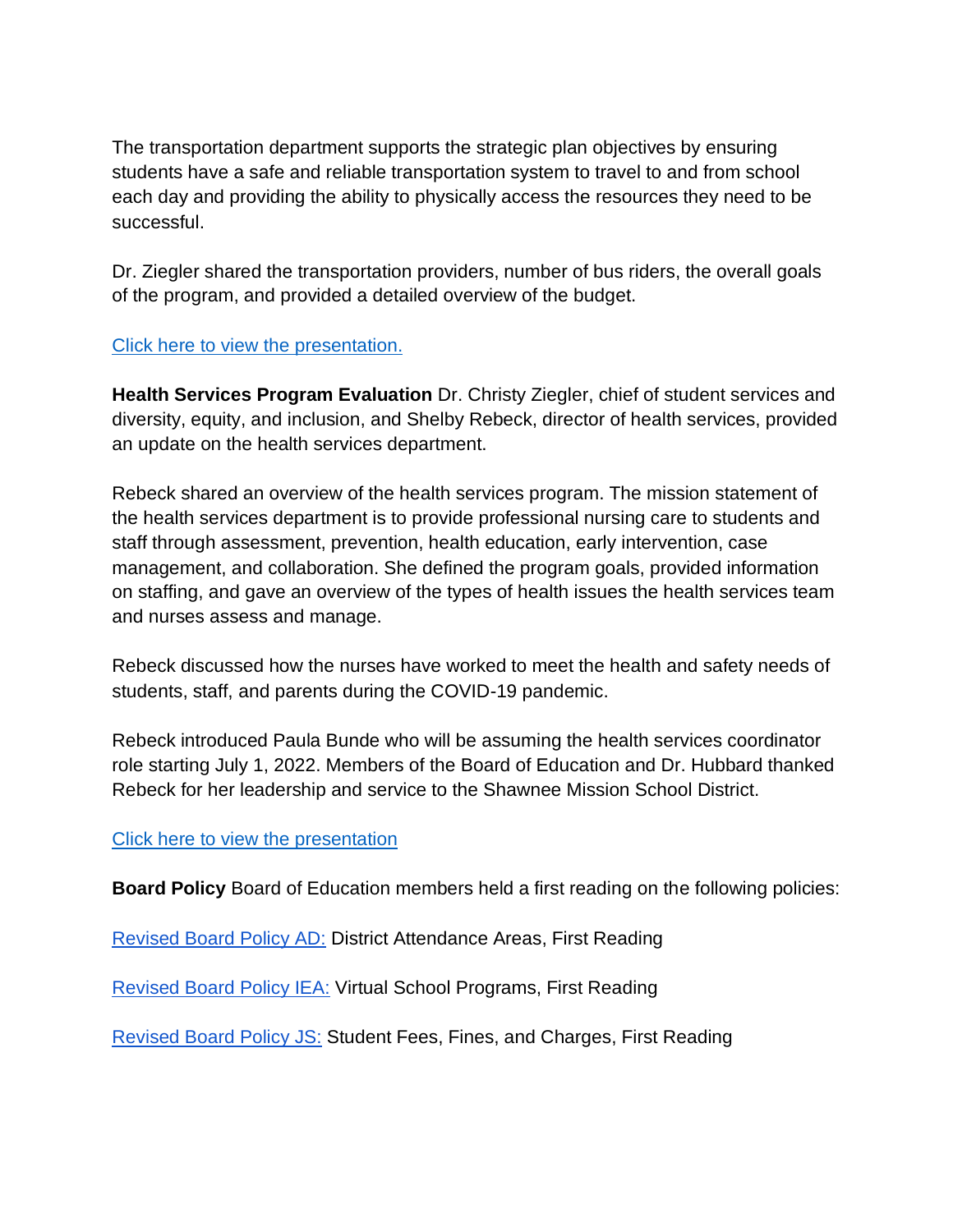### **From The Superintendent Report**



**Nelson-Atkins Award** Megan Ellis, district visual arts coordinator and art teacher at Lenexa Hills, was presented with a Carole Ann Ladd Legacy Scholar Award. This award honors the memory of Nelson Atkins Museum of Art staff member Carole Ann Ladd and celebrates educators who continue her legacy of empowering students to reach their greatest potential through the arts. Ellis was presented the award in a surprise ceremony at

Lenexa Hills with all of her students and colleagues present. A plaque engraved with her name will be on display at the Nelson-Atkins Museum of Art.



**NEA Recognitions** Dr. Michelle Hubbard, superintendent, shared several recognitions from the National Education Association. The Kansas National Education Association selected Natalie Johnson-Berry as the 2023 state nominee for the NEA Foundation Teaching Excellence Award. Johnson-Berry is an English Language Arts teacher at Shawnee Mission North. This program

recognizes educators from across the country who promote excellence in teaching and advocacy for the profession. Individuals selected to become the national finalist receive a \$10,000 award and the national winner receives \$25,000.

Rebecca Schultz, special education teacher at Shawnee Mission Northwest, has been chosen to serve on the NEA IDEA Resource Cadre. NEA President Becky Pringle noted this is a prestigious position among NEA membership. It means that Schultz will be a part of a team of experts who will work to identify and respond to current and emerging issues related to disabilities to support members and students.

Bobette Sawka, therapist at Arrowhead, was selected to participate in NEA's Transformation Journey for Racial Justice Co-Conspirators work for 2022. This is a 40 member nationwide cadre. This group will engage in affinity group work and provide an opportunity to receive culturally responsive coaching and teaching.

Dr. Hubbard congratulated all of these teachers on these prestigious recognitions and selections. "We appreciate the work they are doing as educators and are proud that they represent the Shawnee Mission School District," Dr. Hubbard added.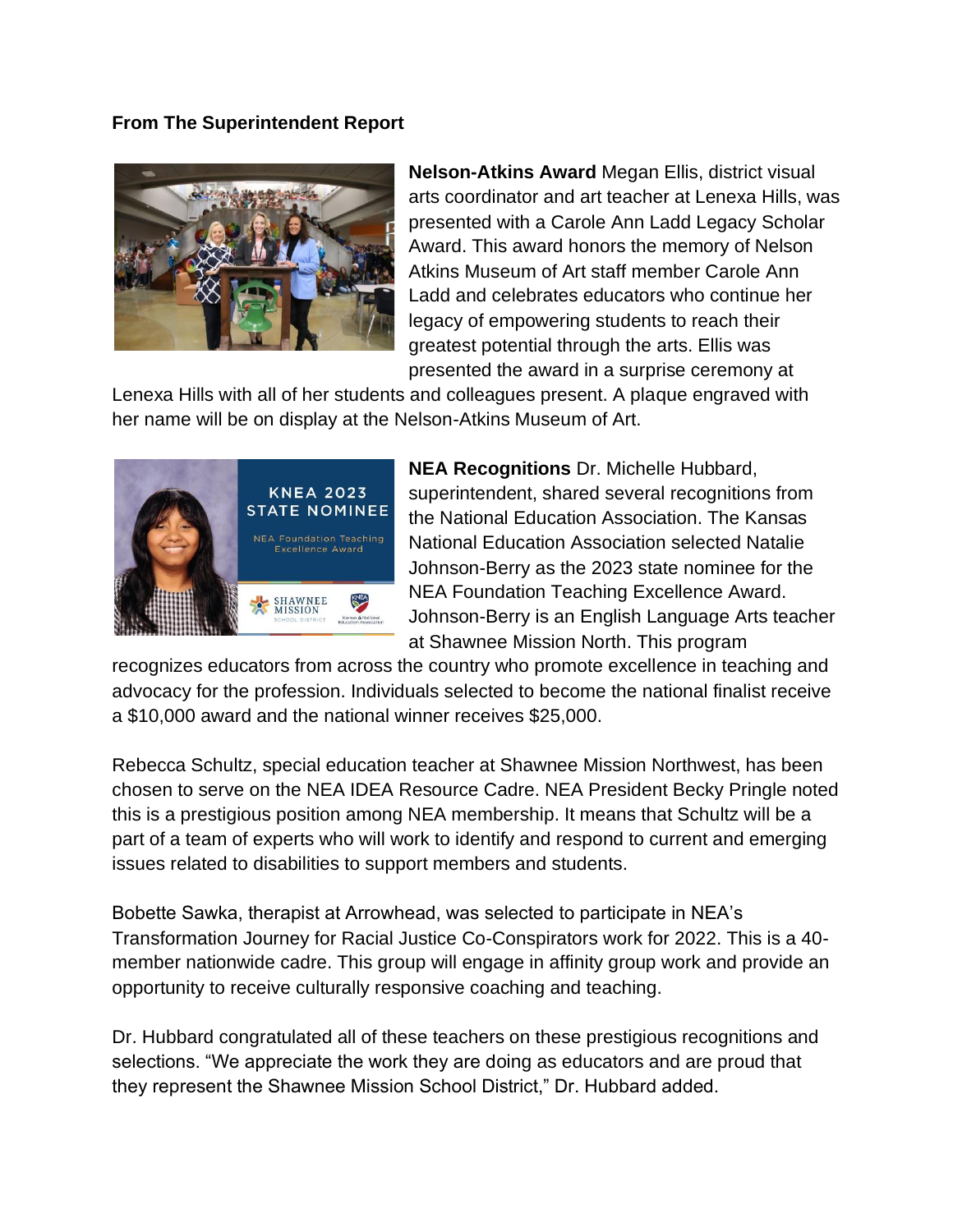

**SkillsUSA Winners** Broadmoor Bistro students have served up a new batch of accomplishments.

Several earned top honors at the 2022 Kansas SkillsUSA State Competition. They include: Morgan Dusin, SM South junior, who won overall first place. Kaori Peterson, SM North senior, earned first place in commercial baking. Noah Belcher, a senior who enrolls in the SMSD culinary arts program from outof-district, earned overall second place, and Josh Gardner, a Shawnee Mission South sophomore, earned second place in table service.

Kaori Peterson is preparing to compete in a national competition this June in Atlanta, Georgia. SkillsUSA is an education association that works to make sure America has a skilled workforce. It serves middle and high school students preparing for careers in trade, technical, and skilled service occupations.



**R&D Forum** For two weeks in April, the entire district celebrated the 60<sup>th</sup> annual Research and Development Forum that concluded with the most exciting grand finale. Dr. Hubbard shared that she had the joy of watching the district's eight finalists in the Next Great Idea Pitch Competition. They presented their innovative ideas before a panel of judges and won prize money to turn their ideas into

a reality. Later that day, the SMSD honored students across the district at the R&D Awards Ceremony. Several students were presented with the Regnier Award and \$1,500 scholarships.

"We are so proud of all of the students who entered projects in the student showcase and the pitch competition, and all of the family members and educators that supported them," Dr. Hubbard expressed. "We thank Leigh Anne Neal, chief of early childhood and sustainability, and Kim Barney, assistant director of curriculum and instruction, and everyone who served on the R&D team that made it a smashing success. Of course, we also thank the Regnier Family for their 60 years of support for this event!"

[Click here to read more about the forum and to view the results.](https://www.smsd.org/about/news-archives/news-archive-details/~board/2021-2022-district-news/post/honoring-innovators-at-60th-rd-forum)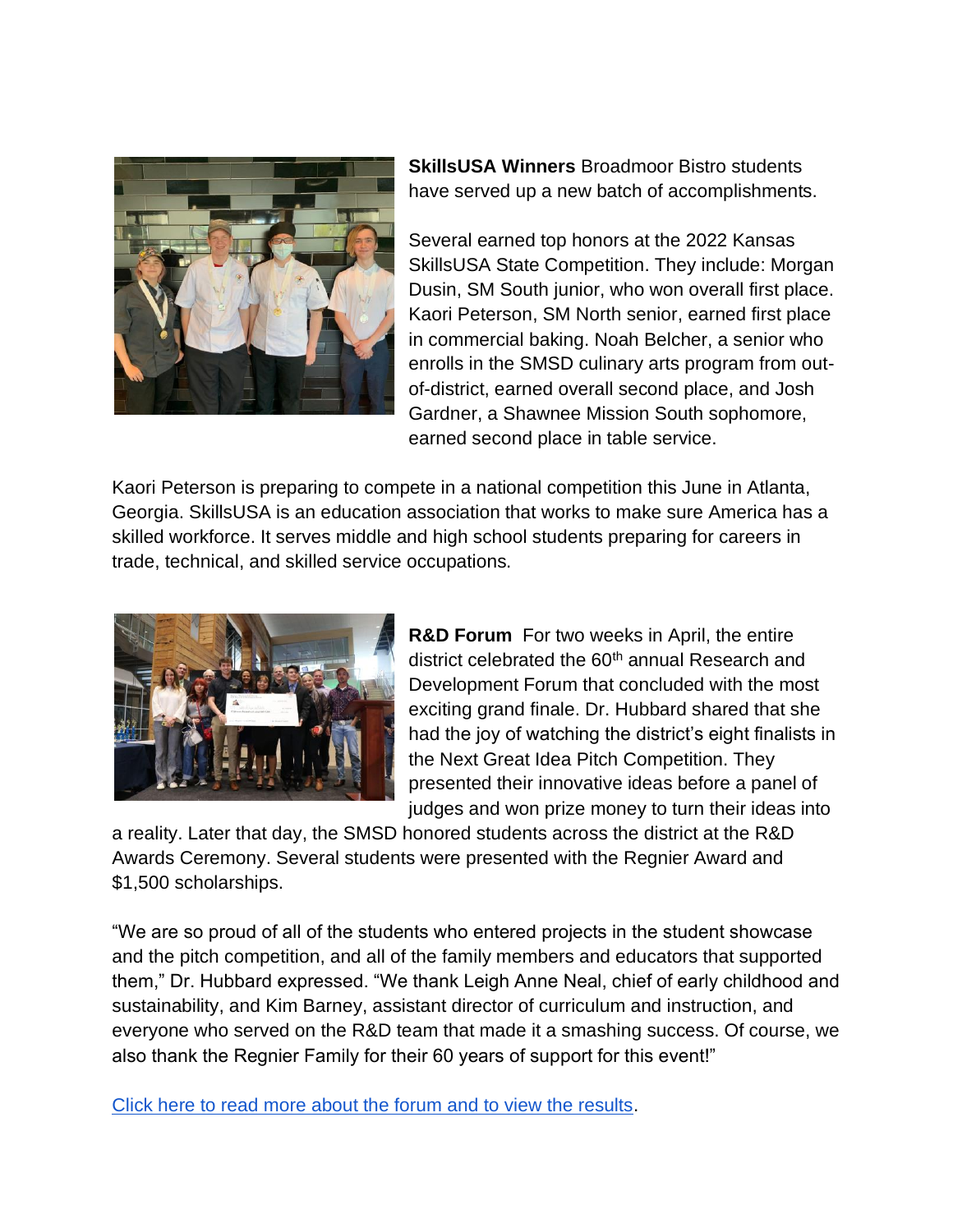

**Thank you SMSD Educators** As May began, the Shawnee Mission School District celebrated Educator Appreciation Week. Dr. Hubbard said she had the pleasure of attending two districtwide events to recognize outstanding SMSD educators. On Monday, the district held an event in honor of all Teacher of the Year honorees. Each school community had the opportunity to nominate an educator as Teacher of the Year. At this event, the

SMSD also recognized district nominees for Kansas Teacher of the Year: Amy Sachse, Corinth Elementary fourth-grade teacher, who was named a state semifinalist, and Wraye Royle, seventh grade math teacher at Indian Hills.

The Shawnee Mission School District also held the annual retirement and service pin reception at the Center for Academic Achievement. The retirees represent 2,377 years of service. Celebrations also took place to honor educators across the district throughout the week.

"We have a lot to be thankful for in our district for all of the staff that keep us SMSD strong," Dr. Hubbard shared.

Even though the week is officially over, there is still time for anyone to say thank you to SMSD team members[.](https://www.smsd.org/about/departments/communications/educator-appreciation-week) [Click here for a site where you can send a personalized note of](https://www.smsd.org/about/departments/communications/educator-appreciation-week)  [appreciation to the educators you know.](https://www.smsd.org/about/departments/communications/educator-appreciation-week) 

"I want to express my thanks to everyone for their work, especially overcoming so many challenges this school year," Dr. Hubbard added.

SMSD staff recently interviewed seniors about what SMSD educators mean to them as they are so close to their final days of school.

[Click here to watch a video to see what members of the Class of 2022 had to say about](https://youtu.be/vrr-KHc0xCA)  [SMSD educators.](https://youtu.be/vrr-KHc0xCA)

This publication, provided after each Shawnee Mission Board of Education meeting, provides a recap of some actions taken by the Shawnee Mission Board of Education and information about activities in the school district.

An archive video of the meeting [can be found here.](https://www.youtube.com/watch?v=qK8Nvry8z90)